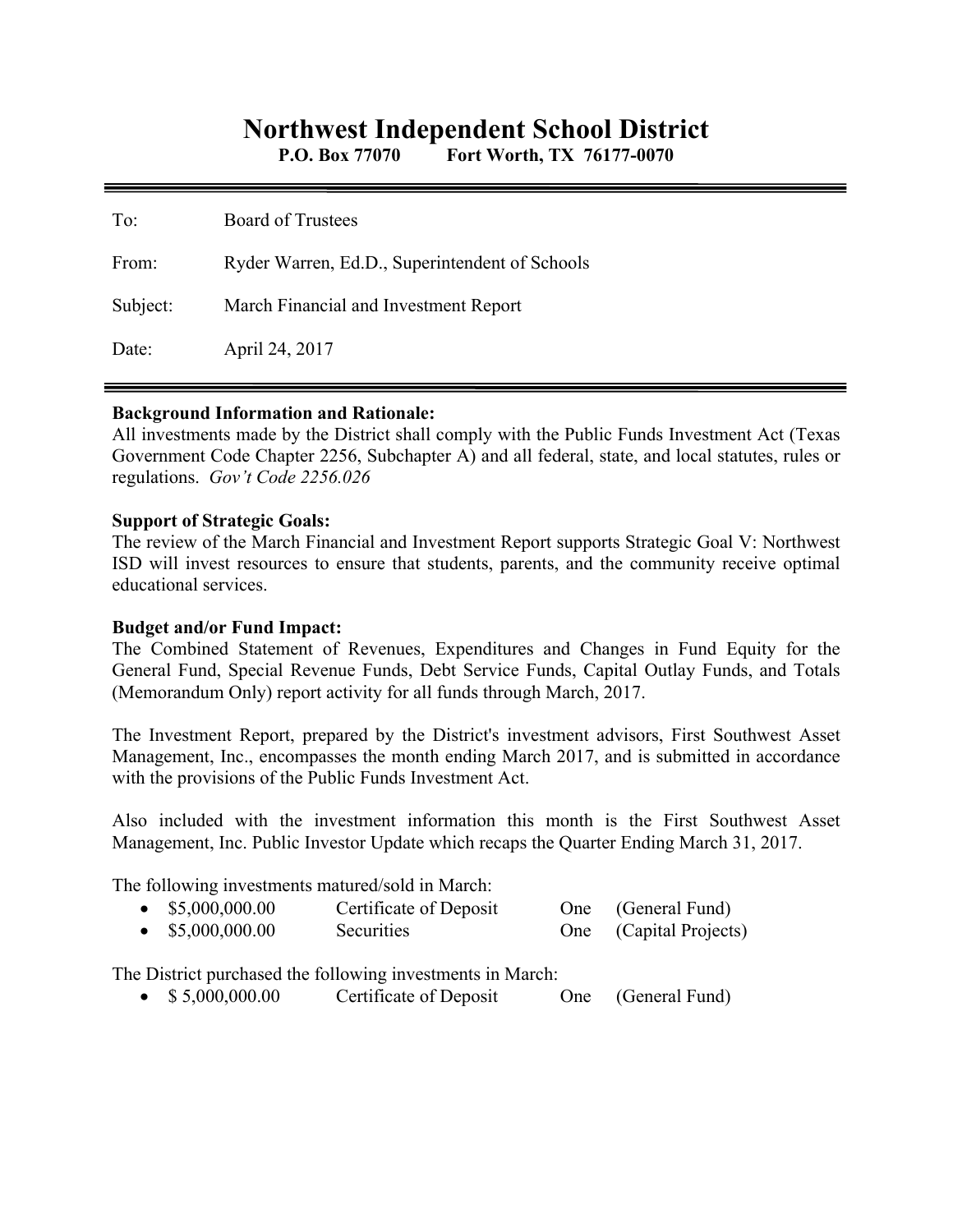Investments for the District's General Fund, Debt Service Funds, Capital Projects Funds, and Internal Service Funds total \$232,860,098.87 as of March 31, 2017.

|                               | Yield           |                     |
|-------------------------------|-----------------|---------------------|
|                               | to              |                     |
| <b>Fund</b>                   | <b>Maturity</b> | <b>Market Value</b> |
| General Fund                  | 0.751%          | \$122,528,467.77    |
| Special Revenue Funds         | 0.809%          | 1,663,006.31        |
| Debt Service Funds            | 0.768%          | 42,024,293.10       |
| <b>Capital Projects Funds</b> | $0.690\%$       | 28,027,874.85       |
| Capital Projects Funds - AFB  | 0.738%          | 38,616,456.84       |
| Total                         | $0.745\%$       | \$232,860,098.87    |

Board Policy states that, "The investment portfolio shall be diversified in terms of investment instruments, maturity scheduling, and financial institutions to reduce risk of loss resulting from over concentration of assets in a specific class of investments, specific maturity, or specific issuer."

The District portfolio is diversified in terms of **investment instruments**.



| Portfolio Composition by Security Type |       | Portfolio Composition by Issuer |       |
|----------------------------------------|-------|---------------------------------|-------|
| Local Government Investment Pool       | $6\%$ | Treasury                        | 35%   |
| Certificates of Deposit                | 12%   | Compass                         | 15%   |
| <b>Bank Deposit</b>                    | 15%   | <b>FNMA</b>                     | 14%   |
| <b>Agency Bullet</b>                   | 27%   | <b>FHLB</b>                     | 13%   |
| Agency Disco                           | $4\%$ | TexPool                         | 6%    |
| Treasury                               | 35%   | Woodhaven                       | $5\%$ |
|                                        |       | Other Issuers                   | 11%   |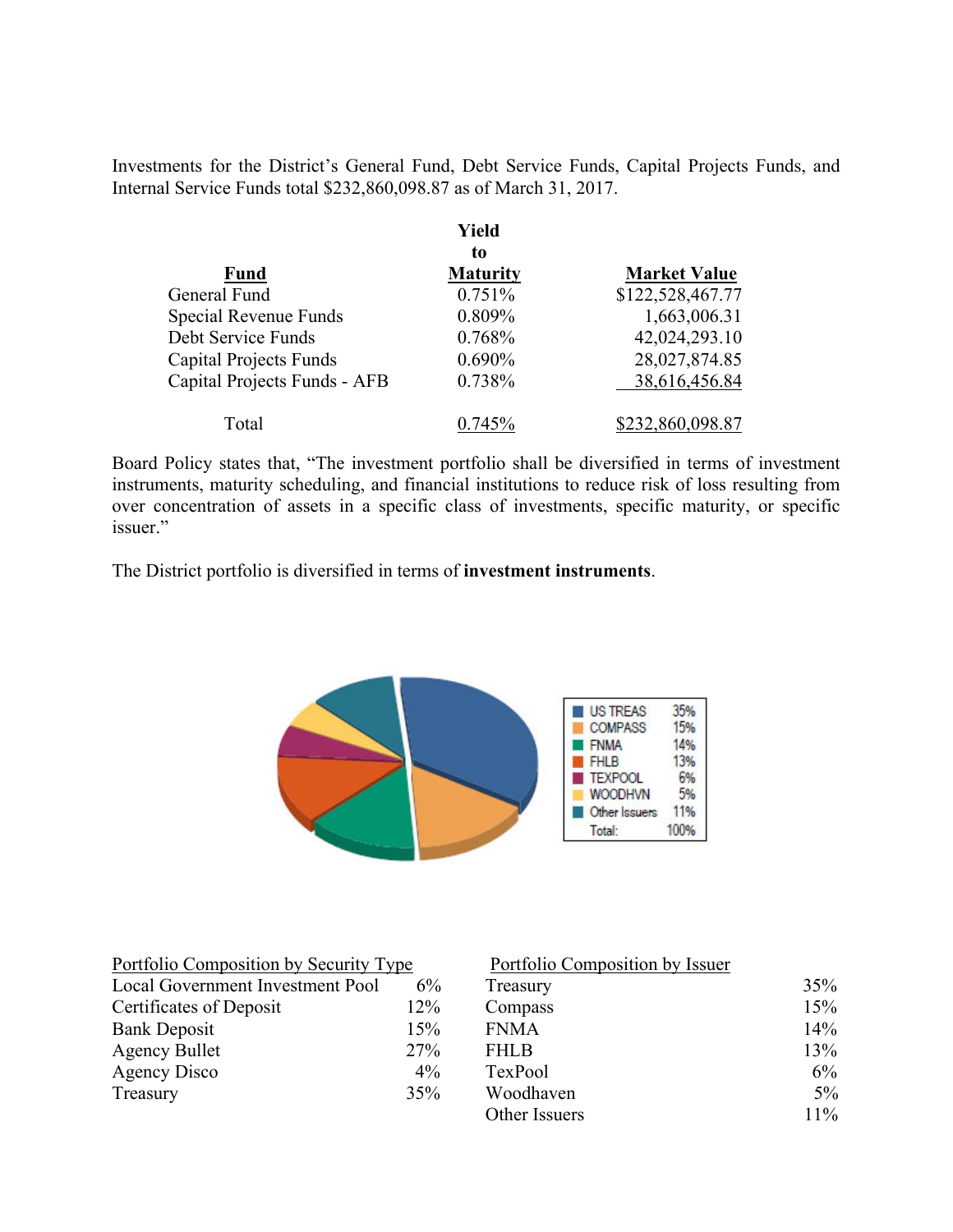

The District portfolio is diversified in terms of **maturity scheduling:** 

#### **Maturity Schedule**

| Overnight       | 21% | \$48,755,815.06 |
|-----------------|-----|-----------------|
| $0-3$ Months    | 15% | \$35,049,864.82 |
| $3 - 6$ Months  | 25% | \$57,955,754.00 |
| $6 - 12$ Months | 39% | \$91,098,664.99 |

The District portfolio currently outperforms all the **benchmark comparisons**.



.<br>standard industry forchmank for Treasury Frassury. This data is published in Federal Reserve Statistical Release H.15 and repre<br>standard industry forchmank for Treasury securities. The CMT benchmanks are moving averages. rage of all actively traded Treasury securities having that time remaini<br>eprevious 3 months, the 6-month CMT is the daily average for the pre ning until maturity. This is a<br>revious 6 months, and the ents an ar rage for the pre Note 2: Benchmark data for TexPool is the monthly average yield.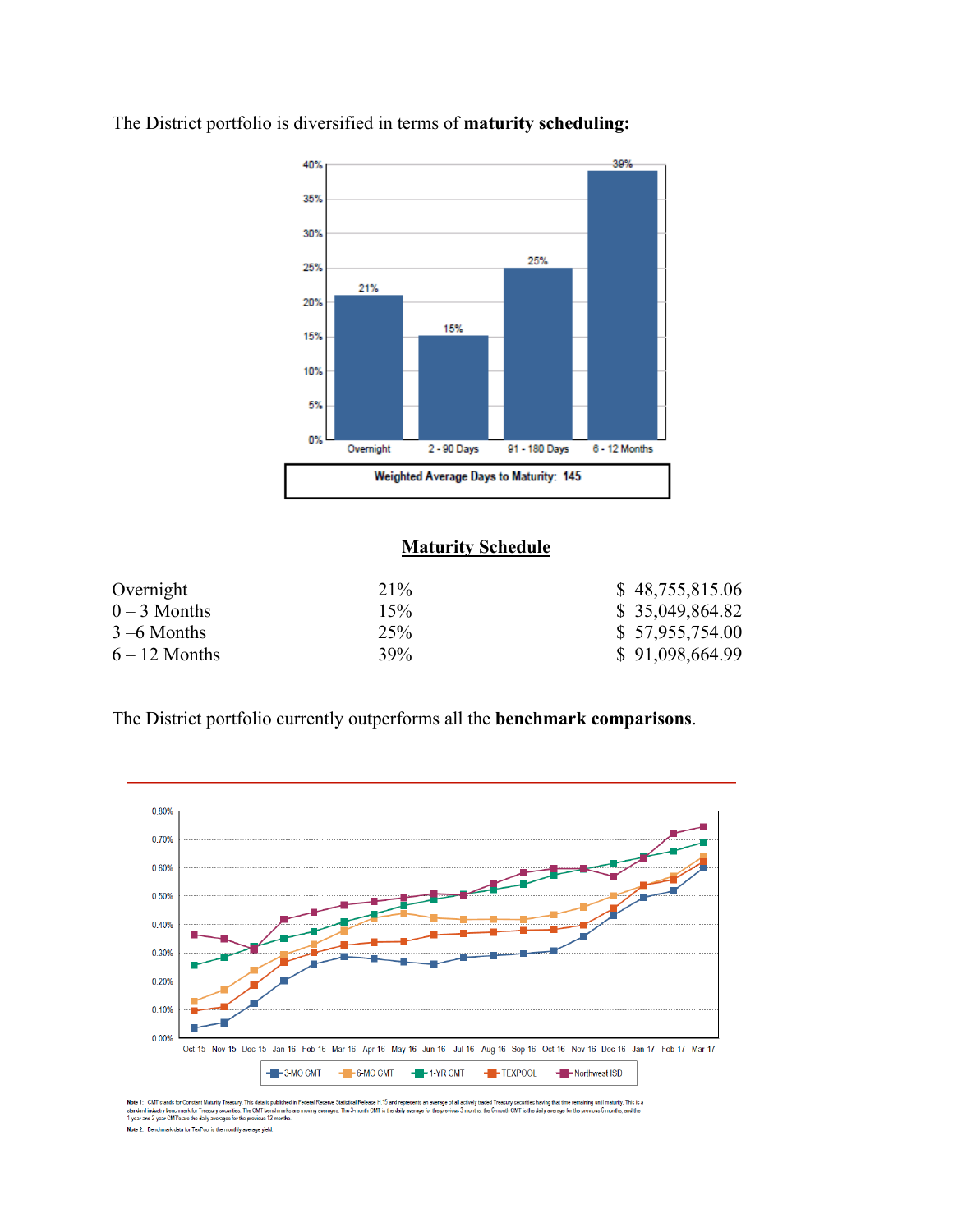

## The **TexPool Economic & Market Commentary for April, 2017**, notes that,

## **Inflection point in Fed policy?**

If you could predict swings in the markets, you would, of course, be very rich. But inflection points only get determined after the fact. For cash managers, the crucial question these days is whether or not the Federal Reserve has shifted monetary policy. Does the Fed still view its rate hikes as normalization—raising rates from extraordinary accommodation—or as tightening, i.e., adjusting rates to check inflation?

We are taking the position that March was the tipping point for policymakers (save Minneapolis Fed's Neel Kashkari), when their mindset changed from keeping the economy on life support to shepherding it to prosperity. This is not just because the Federal Open Market Committee (FOMC) voted to raise rates by 25 basis points to a range of 0.75-1% at its mid-March meeting, but because its summary of economic projections and Chair Janet Yellen's press conference suggested two more hikes could come in 2017. And in the weeks since the FOMC meeting, some Fed officials are leaving the door open for even more moves if economic conditions don't surprise to the negative. That's a far cry from the last two years, when the Fed led the markets to expect multiple hikes, only to offer one each year.

Yellen frequently reminds us that her Fed makes decisions based on data, and, well, the data is looking good. The labor market is strong; perhaps the only thing holding it back from full TexPool Participant Services Managed and employment is that some companies are having a hard time finding workers with the required skills. Inflation, as measured by the personal consumption expenditures index (PCE), is approaching the Fed's target of 2%, and consumer and producer price indexes already are above that level. Manufacturing is in the midst of a remarkable turnaround, the housing market is robust and consumer and business confidence is high.